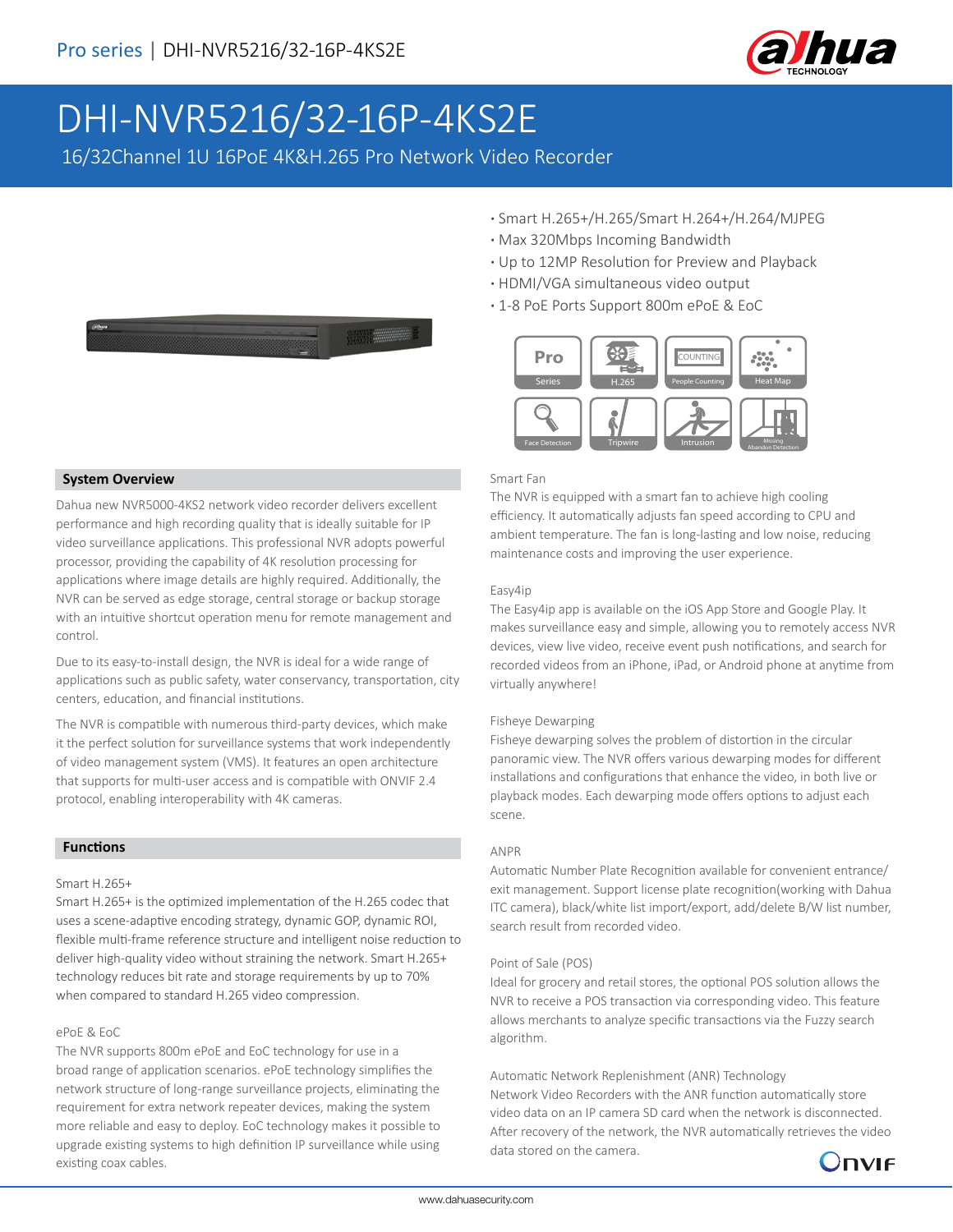# Pro Series | DHI-NVR5216/32-16P-4KS2E

# **Technical Specification**

| System                     |                                                                                                                                                            |  |
|----------------------------|------------------------------------------------------------------------------------------------------------------------------------------------------------|--|
| <b>Main Processor</b>      | Quad-core embedded processor                                                                                                                               |  |
| <b>Operating System</b>    | Embedded LINUX                                                                                                                                             |  |
| Audio and Video            |                                                                                                                                                            |  |
| IP Camera Input            | 16/32 Channel                                                                                                                                              |  |
| Two-way Talk               | 1 Channel Input, 1 Channel Output, RCA                                                                                                                     |  |
| Display                    |                                                                                                                                                            |  |
| Interface                  | 1 HDMI, 1 VGA                                                                                                                                              |  |
| Resolution                 | HDMI: 3840 × 2160, 1920 × 1080, 1280 × 1024,<br>1280 × 720, 1024 × 768                                                                                     |  |
|                            | VGA: 1920 × 1080 , 1280 × 1024,<br>1280 × 720, 1024 × 768                                                                                                  |  |
| <b>Decoding Capability</b> | 4-ch@8MP(30fps), 16-ch@1080P(30fps)                                                                                                                        |  |
| Multi-screen Display       | 16CH: 1/4/8/9/16<br>32CH: 1/4/8/9/16/25/36                                                                                                                 |  |
| OSD                        | Camera title, Time, Camera lock, Motion detection,<br>Recording                                                                                            |  |
| Recording                  |                                                                                                                                                            |  |
| Compression                | Smart H.265+/H.265/Smart H.264+/H.264/MJPEG                                                                                                                |  |
| Resolution                 | 12MP, 8MP, 6MP, 5MP, 4MP, 3MP, 1080P, 1.3MP,<br>720P, D1 etc.                                                                                              |  |
| <b>Bit Rate</b>            | 16Kbps ~ 20Mbps Per Channel                                                                                                                                |  |
| Record Mode                | Manual, Schedule (Regular, MD(Motion Detection),<br>Alarm, IVS), Stop                                                                                      |  |
| Record Interval            | $1 \sim 120$ min (default: 60 min), Pre-record: $1 \sim 30$<br>sec, Post-record: 10 ~ 300 sec                                                              |  |
| Video Detection and Alarm  |                                                                                                                                                            |  |
| <b>Trigger Events</b>      | Recording, PTZ, Tour, Alarm Out, Video Push, Email,<br>Snapshot, Buzzer and Screen Tips                                                                    |  |
| Video Detection            | Motion Detection, MD Zones: 396 (22 × 18), Video<br>Loss and Tampering                                                                                     |  |
| Alarm input                | 4 Channel                                                                                                                                                  |  |
| <b>Relay Output</b>        | 2 Channel                                                                                                                                                  |  |
| Playback and Backup        |                                                                                                                                                            |  |
| Sync Playback              | 1/4/9/16                                                                                                                                                   |  |
| Search Mode                | Time /Date, Alarm, MD and Exact Search (accurate<br>to second)                                                                                             |  |
| <b>Playback Function</b>   | Play, Pause, Stop, Rewind, Fast play, Slow Play, Next<br>File, Previous File, Next Camera, Previous Camera,<br>Full Screen, Backup Selection, Digital Zoom |  |

Backup Mode USB Device/Network

Third-party Support

Third-party Support

Arecont Vision, Airlive, AXIS, Canon, Dynacolor, JVC, LG, Panasonic, Pelco, PSIA, Samsung, Sanyo, Sony, Watchnet and more

| Network                     |                                                                                                                                                                                               |  |
|-----------------------------|-----------------------------------------------------------------------------------------------------------------------------------------------------------------------------------------------|--|
| Interface                   | 1 RJ-45 Ports (10/100/1000Mbps)                                                                                                                                                               |  |
| PoE                         | 16 ports (IEEE802.3af/at)<br>1-8 ports support ePoE & EoC                                                                                                                                     |  |
| <b>Network Function</b>     | HTTP, HTTPS, TCP/IP, IPv4/IPv6, UPnP, SNMP, RTSP,<br>UDP, SMTP, NTP, DHCP, DNS, IP Filter, PPPoE, DDNS,<br>FTP, Alarm Server, IP Search (Support Dahua IP<br>camera, DVR, NVS, etc.), Easy4IP |  |
| Max. User Access            | 128 users                                                                                                                                                                                     |  |
| <b>Smart Phone</b>          | iPhone, iPad, Android                                                                                                                                                                         |  |
| Interoperability            | ONVIF 2.4, SDK, CGI                                                                                                                                                                           |  |
| Storage                     |                                                                                                                                                                                               |  |
| <b>Internal HDD</b>         | 2 SATA III Ports, Up to 10 TB capacity for each HDD                                                                                                                                           |  |
| eSATA                       | N/A                                                                                                                                                                                           |  |
| Auxiliary Interface         |                                                                                                                                                                                               |  |
| <b>USB</b>                  | 2 USB Ports (1 Rear USB 3.0, 1 Front USB 2.0)                                                                                                                                                 |  |
| <b>RS232</b>                | 1 Port, for PC Communication and Keyboard                                                                                                                                                     |  |
| <b>RS485</b>                | 1 Port, for PTZ control                                                                                                                                                                       |  |
| Electrical                  |                                                                                                                                                                                               |  |
| Power Supply                | Single, AC100V ~ 240V, 50 ~ 60 Hz                                                                                                                                                             |  |
| <b>Power Consumption</b>    | NVR: <15.2W (Without HDD)                                                                                                                                                                     |  |
|                             | PoE: Max 25.5W for single port<br>130W total rated power, 80% control for protection                                                                                                          |  |
| Fan                         | Smart fan, automatically adjust running speed                                                                                                                                                 |  |
| Environmental               |                                                                                                                                                                                               |  |
| <b>Operating Conditions</b> | -10°C ~ +55°C (+14°F ~ +131°F), 86 ~ 106kpa                                                                                                                                                   |  |
| <b>Storage Conditions</b>   | -20°C ~ +70°C (-4°F ~ +158°F), 0 ~ 90% RH                                                                                                                                                     |  |
| Construction                |                                                                                                                                                                                               |  |
| <b>Dimensions</b>           | 1U, 375mm x 326.5mm x 53mm;<br>$(14.8" \times 12.9" \times 2.1")$                                                                                                                             |  |
| Net Weight                  | 2.7kg (6.0 lb) (without HDD)                                                                                                                                                                  |  |
| <b>Gross Weight</b>         | 4kg (8.8 lb) (without HDD)                                                                                                                                                                    |  |
| Certifications              |                                                                                                                                                                                               |  |
| CE                          | EN55032, EN55024, EN50130-4, EN60950-1                                                                                                                                                        |  |
| FCC                         | Part 15 Subpart B, ANSI C63.4-2014                                                                                                                                                            |  |
| UL                          | UL 60950-1                                                                                                                                                                                    |  |